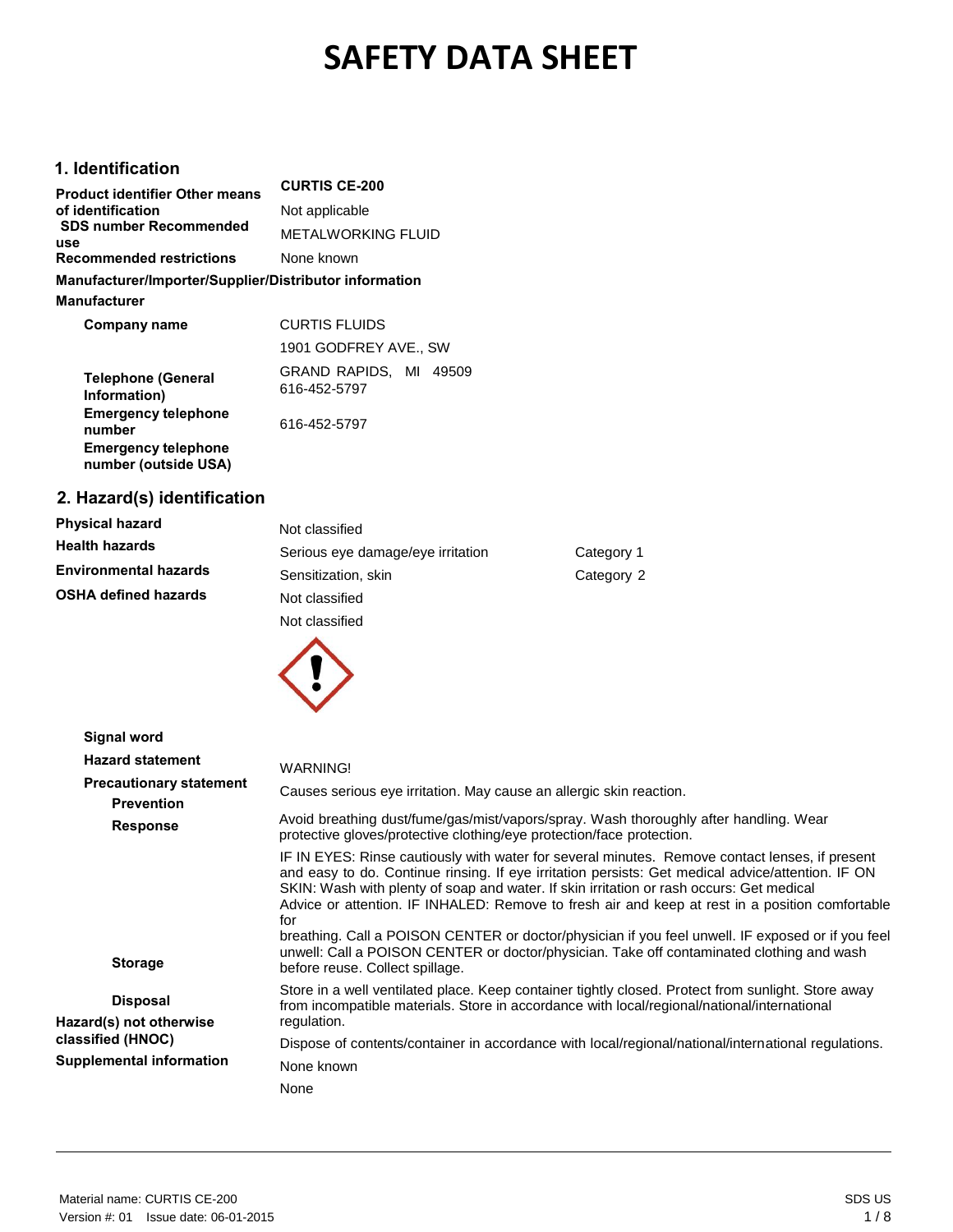## **3. Composition/information on ingredients**

#### **Mixtures**

| <b>Chemical name</b>                            | Common name and synonyms | <b>CAS number</b> | %           |
|-------------------------------------------------|--------------------------|-------------------|-------------|
| 3-IODO-2-PROPYNYL BITYL CARBAMATE               |                          | Mixture           | $0.1 - 1.0$ |
|                                                 |                          |                   |             |
| DIETHYLENE GLYCOL MONOBUTYL ETHER               |                          | 112-34-5          | $1 - 5$     |
| HEXAHYDRO-1,3,5-TRIS (2-HYDROXETHYL)-S-TRIAZINE |                          | 4719-04-4         | $1 - 5$     |

Other components below reportable levels

\*Designates that a specific chemical identity and/or percentage of composition has been withheld as a trade secret

| 4. First-aid measures                                                        |                                                                                                                                                                                                                                                                                                         |
|------------------------------------------------------------------------------|---------------------------------------------------------------------------------------------------------------------------------------------------------------------------------------------------------------------------------------------------------------------------------------------------------|
| <b>Inhalation</b>                                                            | If breathing is difficult, remove to fresh air and keep at rest in a position comfortable for breathing.<br>Call a POISON CENTER or doctor/physician if you feel unwell. Under normal conditions of<br>intended use, this material is not expected to be an inhalation hazard.                          |
| <b>Skin contact</b>                                                          | Immediately flush with plenty of water for at least 15 minutes while removing contaminated clothing<br>and shoes. If skin irritation occurs: Get medical advice/attention. Wash contaminated clothing<br>before reuse.                                                                                  |
| Eye contact                                                                  | Immediately flush eyes with plenty of water for at least 15 minutes. Remove contact lenses, if<br>present and easy to do. Continue rinsing. If eye irritation persists: Get medical advice/attention.                                                                                                   |
| Ingestion                                                                    | Rinse mouth thoroughly. Do not give liquids. Never give anything by mouth to a victim who is<br>unconscious or is having convulsions. Do not induce vomiting. If vomiting occurs, keep head low<br>so that stomach content doesn't get into the lungs. Get medical advice/attention if you feel unwell. |
| <b>Most important</b><br>symptoms/effects, acute and<br>delayed              | Severe eye irritation. Symptoms may include stinging, tearing, redness, swelling, and blurred<br>vision.                                                                                                                                                                                                |
| Indication of immediate<br>medical attention and special<br>treatment needed | Provide general supportive measures and treat symptomatically. Symptoms may be delayed.                                                                                                                                                                                                                 |
| <b>General information</b>                                                   | If exposed or concerned: Get medical advice/attention. Show this safety data sheet to the doctor in<br>attendance. Wash contaminated clothing before reuse.                                                                                                                                             |
| 5. Fire-fighting measures                                                    |                                                                                                                                                                                                                                                                                                         |
| Suitable extinguishing media                                                 | Foam. Dry chemicals. Carbon dioxide (CO2). Use extinguishing measures that are appropriate to<br>local circumstances and the surrounding environment.                                                                                                                                                   |
| Unsuitable extinguishing<br>media                                            | Do not use water jet as an extinguisher, as this will spread the fire.                                                                                                                                                                                                                                  |
| Specific hazards arising from<br>the chemical                                | During fire, gases hazardous to health may be formed.                                                                                                                                                                                                                                                   |
| Special protective equipment<br>and precautions for firefighters             | Wear suitable protective equipment.                                                                                                                                                                                                                                                                     |
| <b>Fire fighting</b><br>equipment/instructions                               | Use standard firefighting procedures and consider the hazards of other involved materials. Move<br>containers from fire area if you can do so without risk.                                                                                                                                             |
| <b>Specific methods</b>                                                      | Use standard firefighting procedures and consider the hazards of other involved materials. In the<br>event of fire and/or explosion do not breathe fumes.                                                                                                                                               |
| <b>General fire hazards</b>                                                  | No unusual fire or explosion hazards noted.                                                                                                                                                                                                                                                             |
| 6. Accidental release measures                                               |                                                                                                                                                                                                                                                                                                         |

**Personal precautions, protective equipment and emergency procedures** Keep unnecessary personnel away. Keep people away from and upwind of spill/leak. Wear appropriate protective equipment and clothing during clean-up. Do not breathe mist or vapor. Do not touch damaged containers or spilled material unless wearing appropriate protective clothing. Ensure adequate ventilation. Local authorities should be advised if significant spillages cannot be contained. For personal protection, see section 8 of the SDS.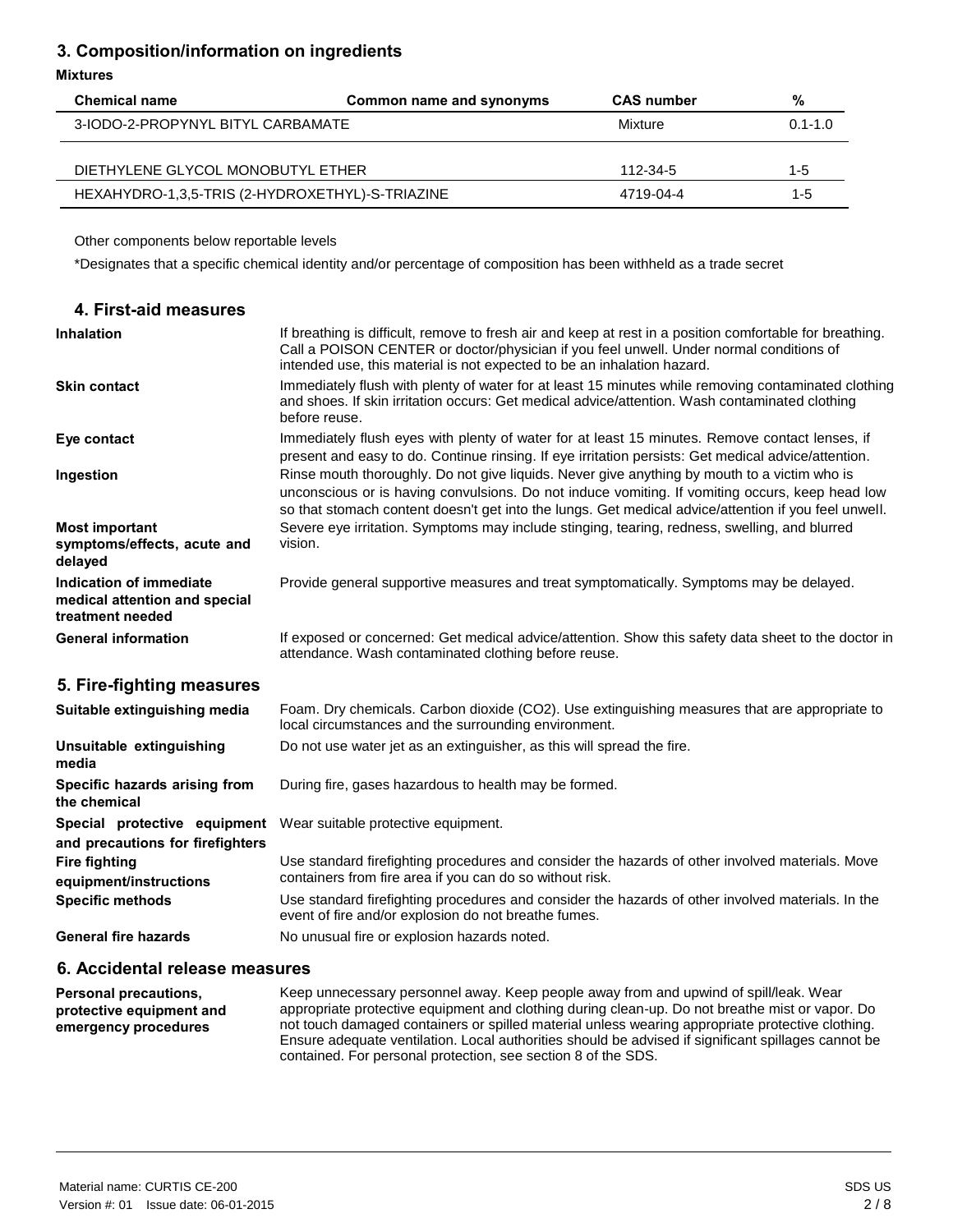| <b>Methods and materials for</b><br>containment and cleaning up | Local authorities should be advised if significant spillages cannot be contained.                                                                                                                                                                                                                                                                                                                                                         |  |
|-----------------------------------------------------------------|-------------------------------------------------------------------------------------------------------------------------------------------------------------------------------------------------------------------------------------------------------------------------------------------------------------------------------------------------------------------------------------------------------------------------------------------|--|
|                                                                 | Large Spills: Stop the flow of material, if this is without risk. Use water spray to reduce vapors or<br>divert vapor cloud drift. Dike the spilled material, where this is possible. Cover with plastic sheet to<br>prevent spreading. Absorb in vermiculite, dry sand or earth and place into containers. Clean up in<br>accordance with all applicable regulations. Following product recovery, flush area with water.                 |  |
|                                                                 | Small Spills: Wipe up with absorbent material (e.g. cloth, fleece). Clean surface thoroughly to<br>remove residual contamination.                                                                                                                                                                                                                                                                                                         |  |
| <b>Environmental precautions</b>                                | Never return spills to original containers for re-use. For waste disposal, see section 13 of the SDS.<br>Avoid discharge into drains, water courses or onto the ground. Contact local authorities in case of<br>spillage to drain/aquatic environment. Use appropriate containment to avoid environmental<br>contamination.                                                                                                               |  |
| 7. Handling and storage                                         |                                                                                                                                                                                                                                                                                                                                                                                                                                           |  |
| <b>Precautions for safe handling</b>                            | Do not cut, weld, solder, drill, grind, or expose containers to heat, flame, sparks, or other sources<br>of ignition. Avoid contact with eyes. Avoid prolonged exposure. Provide adequate ventilation. Wear<br>appropriate personal protective equipment. Observe good industrial hygiene practices.                                                                                                                                      |  |
| Conditions for safe storage,<br>including any incompatibilities | To maintain product quality, do not store in heat or direct sunlight. Store in original tightly closed<br>container. Room temperature - normal conditions. Store away from incompatible materials (see<br>Section 10 of the SDS). Keep this material away from food, drink and animal feed. Do not allow<br>material to freeze. If frozen, product may separate. Thaw completely at room temperature and stir<br>thoroughly prior to use. |  |

## **8. Exposure controls/personal protection**

## **Occupational exposure limits**

#### **U.S. - OSHA**

|                                                        | Type                                                                      | Value                                                                                                                                                                                                                                                                                                                                                                                                                                                                                       |
|--------------------------------------------------------|---------------------------------------------------------------------------|---------------------------------------------------------------------------------------------------------------------------------------------------------------------------------------------------------------------------------------------------------------------------------------------------------------------------------------------------------------------------------------------------------------------------------------------------------------------------------------------|
| <b>ACGIH</b>                                           |                                                                           |                                                                                                                                                                                                                                                                                                                                                                                                                                                                                             |
|                                                        | <b>Type</b>                                                               | Value                                                                                                                                                                                                                                                                                                                                                                                                                                                                                       |
| DIETHYLENE GLYCOL<br>MONOBUTYL ETHER (CAS<br>112-34-5) | TWA                                                                       | <b>10 PPM</b>                                                                                                                                                                                                                                                                                                                                                                                                                                                                               |
| Appropriate engineering<br>controls                    |                                                                           | Good general ventilation (typically 10 air changes per hour) should be used. Ventilation rates<br>should be matched to conditions. If applicable, use process enclosures, local exhaust ventilation,<br>or other engineering controls to maintain airborne levels below recommended exposure limits. If<br>exposure limits have not been established, maintain airborne levels to an acceptable level. Provide<br>eyewash station. Eye wash fountain and emergency showers are recommended. |
|                                                        | Individual protection measures, such as personal protective equipment     |                                                                                                                                                                                                                                                                                                                                                                                                                                                                                             |
| <b>Eye/face protection</b>                             | recommended.                                                              | Wear safety glasses with side shields (or goggles). Do not get in eyes. Eye wash fountain is                                                                                                                                                                                                                                                                                                                                                                                                |
| <b>Skin protection</b>                                 |                                                                           |                                                                                                                                                                                                                                                                                                                                                                                                                                                                                             |
| <b>Hand protection</b>                                 | Use protective gloves made of: Nitrile.                                   |                                                                                                                                                                                                                                                                                                                                                                                                                                                                                             |
| <b>Other</b>                                           | Wear suitable protective clothing and gloves.                             |                                                                                                                                                                                                                                                                                                                                                                                                                                                                                             |
| <b>Respiratory protection</b>                          | In case of insufficient ventilation, wear suitable respiratory equipment. |                                                                                                                                                                                                                                                                                                                                                                                                                                                                                             |
| Thermal hazards                                        | Wear appropriate thermal protective clothing, when necessary.             |                                                                                                                                                                                                                                                                                                                                                                                                                                                                                             |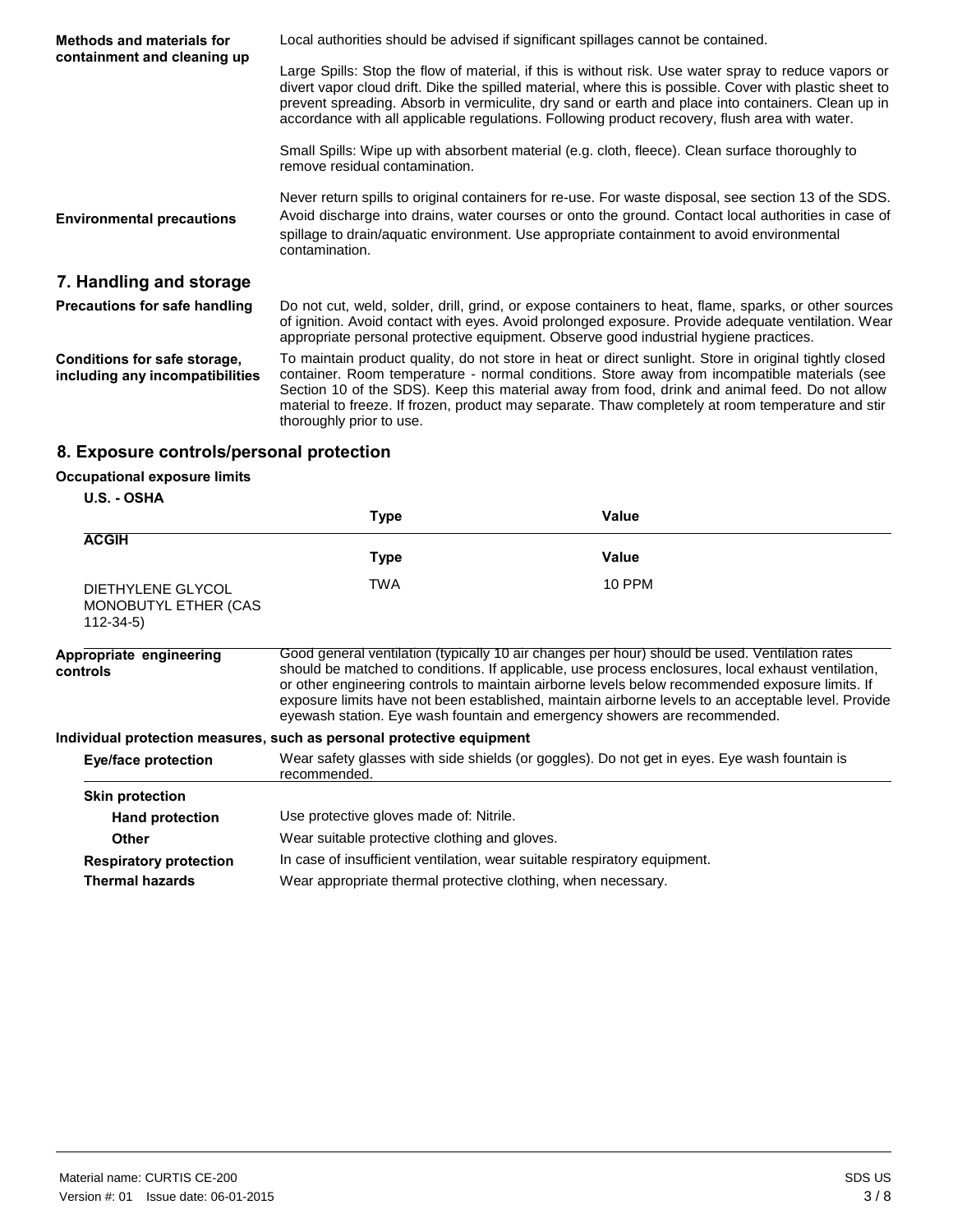**General hygiene** When using, do not eat, drink or smoke. Do not get in eyes, on skin, on clothing. Always observe **considerations** good personal hygiene measures, such as washing after handling the material and before eating, drinking, and/or smoking. Routinely wash work clothing and protective equipment to remove contaminants.

## **9. Physical and chemical properties**

| <b>Appearance</b>                                 | Clear                    |
|---------------------------------------------------|--------------------------|
| <b>Physical state</b>                             | Liquid                   |
| Form                                              | Liquid                   |
| Color                                             | Amber                    |
| Odor                                              | Mild                     |
| <b>Odor threshold</b>                             | Not available.           |
| рH                                                | 9.0-9.3 Typical          |
| Melting point/freezing point                      | $<$ 32 °F ( $<$ 0 °C)    |
| Initial boiling point and boiling<br>range        | $> 212$ °F ( $> 100$ °C) |
| <b>Flash point</b>                                | Not applicable           |
| <b>Evaporation rate</b>                           | Like water when diluted  |
| <b>Flammability (solid, gas)</b>                  | Not applicable           |
| Upper/lower flammability or explosive limits      |                          |
| <b>Flammability limit - lower</b><br>(%)          | Not available            |
| <b>Flammability limit - upper</b><br>(%)          | Not available            |
| Explosive limit - lower (%)                       | Not available            |
| Explosive limit - upper (%)                       | Not available            |
| Vapor pressure                                    | Not available            |
| <b>Vapor density</b>                              | Not available            |
| <b>Relative density</b>                           | Not available            |
| Solubility(ies)                                   | 100 % Water Miscible     |
| <b>Partition coefficient</b><br>(n-octanol/water) | Not available            |
| <b>Auto-ignition temperature</b>                  | Not available            |
| <b>Decomposition temperature</b>                  | Not available            |
| Viscosity                                         | Not available            |
| <b>Other information</b>                          |                          |
| pH in aqueous solution                            | $9.0 \& 5\%$             |
| <b>Specific gravity</b>                           | 0.97                     |
| VOC ASTM D2369                                    | 15 %                     |

## **10. Stability and reactivity**

| <b>Reactivity</b>                          | The product is stable and non-reactive under normal conditions of use, storage and transport.            |
|--------------------------------------------|----------------------------------------------------------------------------------------------------------|
| <b>Chemical stability</b>                  | Material is stable under normal conditions.                                                              |
| Possibility of hazardous<br>reactions      | No dangerous reaction known under conditions of normal use. Hazardous polymerization does not<br>occur.  |
| <b>Conditions to avoid</b>                 | Heat, flames and sparks. Temperatures exceeding the flash point. Contact with incompatible<br>materials. |
| Incompatible materials                     | Avoid contact with oxidizers or reducing agents.                                                         |
| <b>Hazardous decomposition</b><br>products | Smoke, fumes, and oxides of carbon                                                                       |

## **11. Toxicological information**

#### **Information on likely routes of exposure**

**Inhalation** Prolonged inhalation may be harmful. May be harmful if swallowed and enters airways.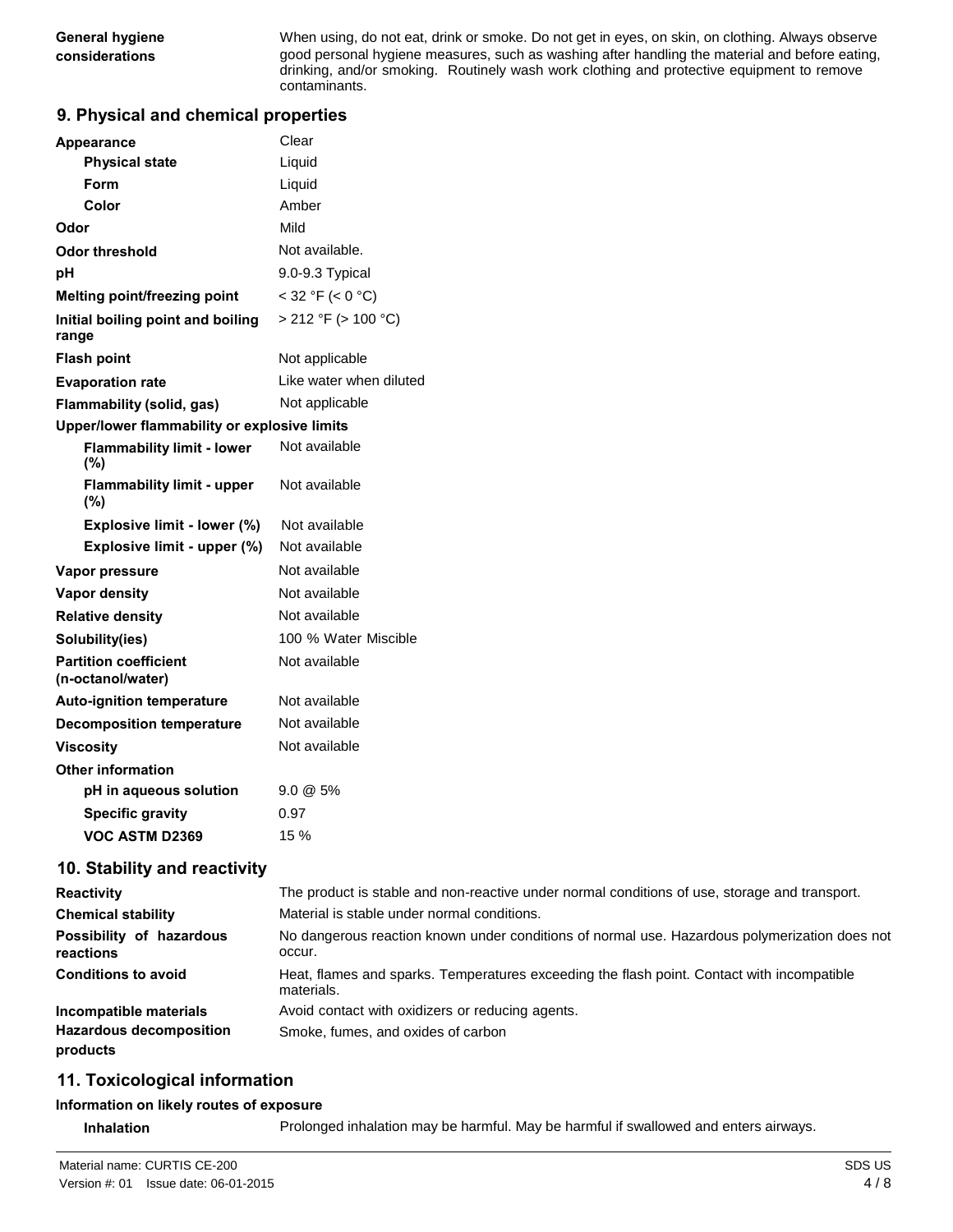| <b>Skin contact</b>                                                                | May be irritating to the skin. Frequent or prolonged contact may defat and dry the skin, leading to<br>discomfort and dermatitis. |                          |  |
|------------------------------------------------------------------------------------|-----------------------------------------------------------------------------------------------------------------------------------|--------------------------|--|
| Eye contact                                                                        | Causes serious eye irritation. Direct contact with eyes may cause temporary irritation.                                           |                          |  |
| Ingestion                                                                          | Expected to be a low ingestion hazard.                                                                                            |                          |  |
| Symptoms related to the<br>physical, chemical and<br>toxicological characteristics | Severe eye irritation. Symptoms may include stinging, tearing, redness, swelling, and blurred<br>vision.                          |                          |  |
| Information on toxicological effects                                               |                                                                                                                                   |                          |  |
| <b>Acute toxicity</b>                                                              | Expected to be a low hazard for usual industrial or commercial handling by trained personnel.                                     |                          |  |
| <b>Components</b>                                                                  | <b>Species</b>                                                                                                                    | <b>Test Results</b>      |  |
| DIETHYLENE GLYCOL MONOBUTYL ETHER (CAS 112-34-5<br>Dermal                          |                                                                                                                                   |                          |  |
| LD 50<br>Oral                                                                      | Rabbit<br>Guinea Pig                                                                                                              | 2700 mg/kg<br>2000 mg/kg |  |
| 3-IODO-2-PROPYNYL BUTYLCARBAMATE (CAS 55406-53-6)<br>Dermal                        |                                                                                                                                   |                          |  |
| LD50<br>Oral                                                                       | Rabbit                                                                                                                            | >2000 mg/kg              |  |
| LD50                                                                               | Rat                                                                                                                               | $1.1$ g/kg               |  |
|                                                                                    |                                                                                                                                   |                          |  |
|                                                                                    | * Estimates for product may be based on additional component data not shown.                                                      |                          |  |
| <b>Skin corrosion/irritation</b>                                                   | Prolonged skin contact may cause temporary irritation. Defatting, drying and cracking of skin.                                    |                          |  |
| Serious eye damage/eye<br><i>irritation</i>                                        | Causes serious eye irritation.                                                                                                    |                          |  |
| Respiratory or skin sensitization                                                  |                                                                                                                                   |                          |  |
| <b>Respiratory sensitization</b>                                                   | Not a respiratory sensitizer.                                                                                                     |                          |  |
| <b>Skin sensitization</b>                                                          | This product is not expected to cause skin sensitization.                                                                         |                          |  |
| <b>Germ cell mutagenicity</b>                                                      | No data available to indicate product or any components present at greater than 0.1% are<br>mutagenic or genotoxic.               |                          |  |

This product is not considered to be a carcinogen by IARC, ACGIH, NTP, or OSHA.

**Carcinogenicity**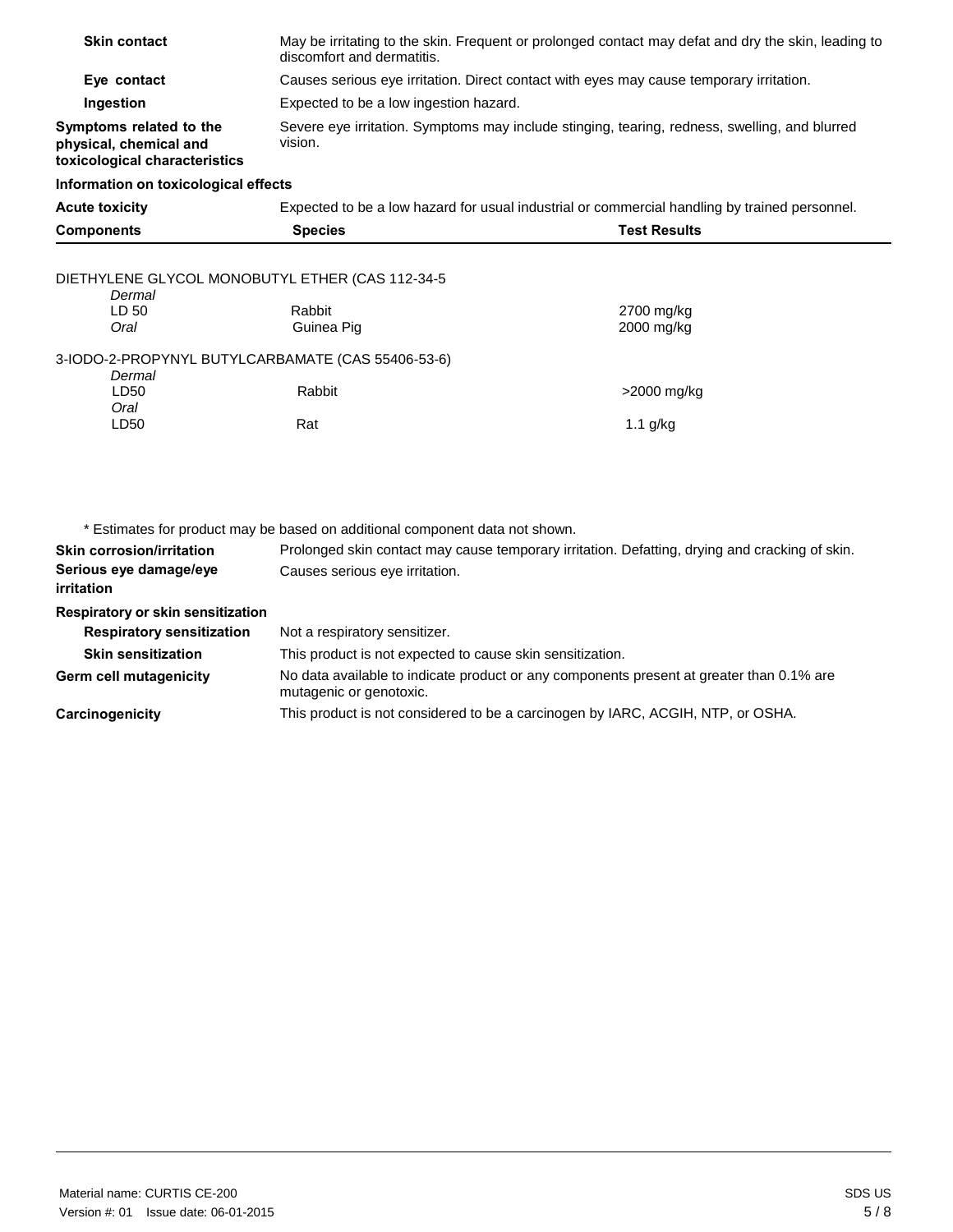|                                                       | US. OSHA Specifically Regulated Substances (29 CFR 1910.1001-1050)                                                                                                                                    |  |  |
|-------------------------------------------------------|-------------------------------------------------------------------------------------------------------------------------------------------------------------------------------------------------------|--|--|
| Not listed.                                           |                                                                                                                                                                                                       |  |  |
| <b>Reproductive toxicity</b>                          | This product is not expected to cause reproductive or developmental effects.                                                                                                                          |  |  |
| Specific target organ toxicity -<br>single exposure   | Not classified.                                                                                                                                                                                       |  |  |
| Specific target organ toxicity -<br>repeated exposure | Not classified.                                                                                                                                                                                       |  |  |
| <b>Aspiration hazard</b>                              | If aspirated into lungs during swallowing or vomiting, may cause chemical pneumonia, pulmonary<br>injury or death.                                                                                    |  |  |
| <b>Chronic effects</b>                                | Prolonged inhalation may be harmful.                                                                                                                                                                  |  |  |
| 12. Ecological information                            |                                                                                                                                                                                                       |  |  |
| <b>Ecotoxicity</b>                                    | The product is not classified as environmentally hazardous. However, this does not exclude the<br>possibility that large or frequent spills can have a harmful or damaging effect on the environment. |  |  |
| <b>Components</b>                                     | <b>Species</b><br><b>Test Results</b>                                                                                                                                                                 |  |  |
| <b>Aquatic</b>                                        |                                                                                                                                                                                                       |  |  |
| <b>Acute None Listed</b>                              |                                                                                                                                                                                                       |  |  |
|                                                       | * Estimates for product may be based on additional component data not shown.                                                                                                                          |  |  |
| Persistence and degradability                         | No data is available on the degradability of this product.                                                                                                                                            |  |  |
| <b>Bioaccumulative potential</b>                      |                                                                                                                                                                                                       |  |  |
| Partition coefficient n-octanol / water (log Kow)     |                                                                                                                                                                                                       |  |  |
| <b>Mobility in soil</b>                               | No data available.                                                                                                                                                                                    |  |  |
| Other adverse effects                                 | No other adverse environmental effects (e.g. ozone depletion, photochemical ozone creation                                                                                                            |  |  |

#### **13. Disposal considerations**

| <b>Disposal instructions</b>             | Consult authorities before disposal. Do not contaminate ponds, waterways or ditches with<br>chemical or used container. Dispose of contents/container in accordance with<br>local/regional/national/international regulations.                   |
|------------------------------------------|--------------------------------------------------------------------------------------------------------------------------------------------------------------------------------------------------------------------------------------------------|
| Local disposal regulations               | Dispose in accordance with all applicable regulations.                                                                                                                                                                                           |
| Hazardous waste code                     | The waste code should be assigned in discussion between the user, the producer and the waste<br>disposal company.                                                                                                                                |
| Waste from residues / unused<br>products | Dispose of in accordance with local regulations. Empty containers or liners may retain some<br>product residues. This material and its container must be disposed of in a safe manner (see:<br>Disposal instructions).                           |
| <b>Contaminated packaging</b>            | Empty containers should be taken to an approved waste handling site for recycling or disposal.<br>Since emptied containers may retain product residue, follow label warnings even after container is<br>emptied. Do not re-use empty containers. |

potential, endocrine disruption, global warming potential) are expected from this component.

#### **14. Transport information**

#### **DOT**

Not regulated as dangerous goods. Not regulated by D.O.T.

## **IATA**

Not regulated as dangerous goods. Not regulated by D.O.T.

## **IMDG**

Not regulated as dangerous goods. Not regulated by D.O.T.

**Transport in bulk according to** Not established. **Annex II of MARPOL 73/78 and** 

## **the IBC Code**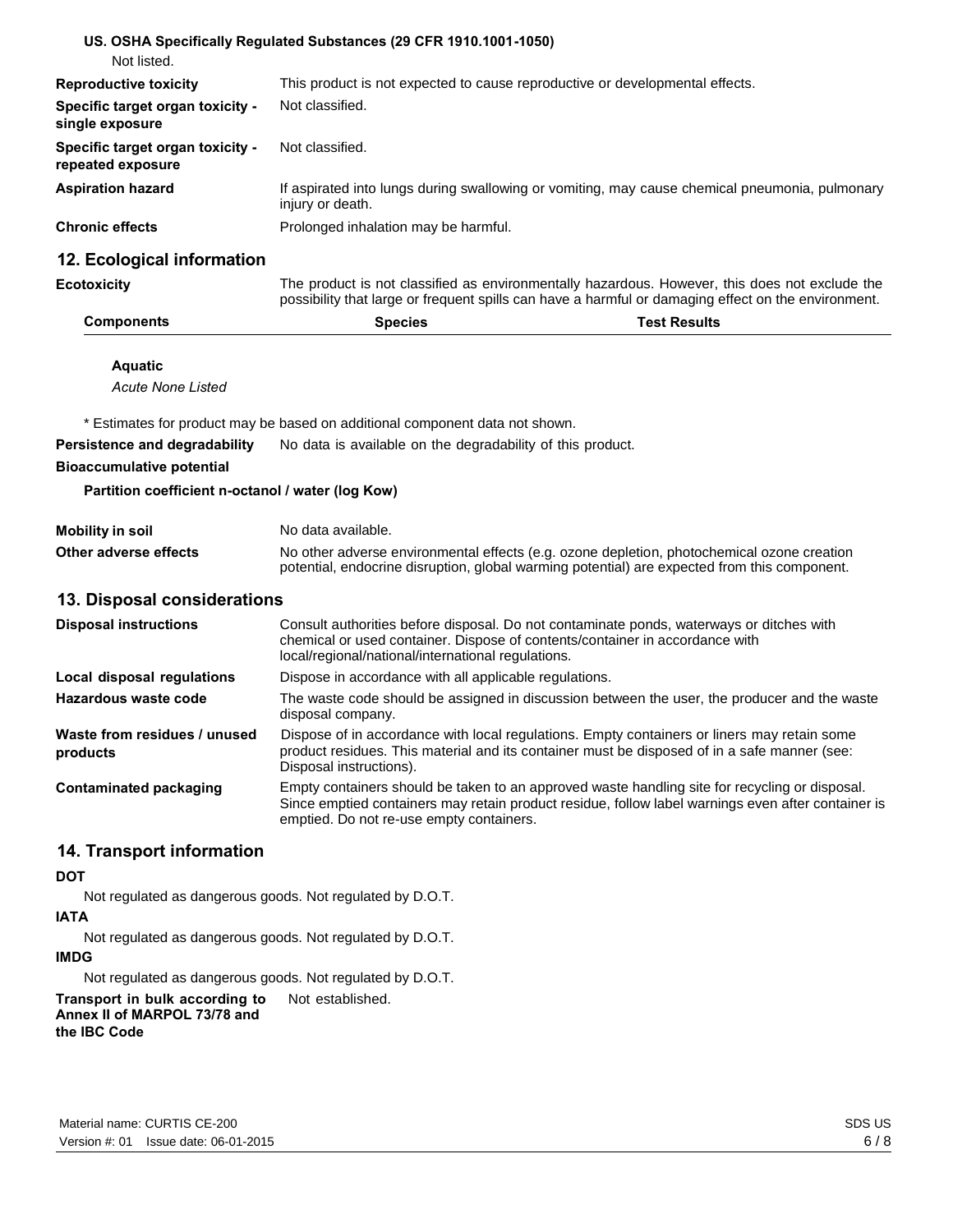## **15. Regulatory information**

**US federal regulations** This product is a "Hazardous Chemical" as defined by the OSHA Hazard Communication Standard, 29 CFR 1910.1200. It may be reportable under the provisions of SARA Sections 311 and 312 if specific threshold criteria are met or exceeded. **TSCA Section 12(b) Export Notification (40 CFR 707, Subpt. D)**  HEXAHYDRO-1,3,5-TRIS (2-HYDROXYTHYL)-S-TRIAZINE (CAS 4719-04-4) 1.0% One time export notification only **CERCLA Hazardous Substance List (40 CFR 302.4)**  Not listed. **SARA 304 Emergency release notification** 

Not regulated.

**US. OSHA Specifically Regulated Substances (29 CFR 1910.1001-1050)** 

Not listed.

#### **Superfund Amendments and Reauthorization Act of 1986 (SARA)**

| <b>Hazard categories</b> | Immediate Hazard - Yes<br>Delayed Hazard -<br>Fire Hazard -<br>Pressure Hazard - No | No.<br>N٥ |
|--------------------------|-------------------------------------------------------------------------------------|-----------|
|                          |                                                                                     |           |
|                          | Reactivity Hazard - No                                                              |           |

#### **SARA 302 Extremely hazardous substance**

Not listed.

**SARA 311/312 Hazardous** Yes **chemical** 

#### **SARA 313 (TRI reporting)**

| DIETHYLENE GLYCOL MONOBUTYL ETHER | CAS 112-34-5 | 1-5 % BY WEIGHT                   |
|-----------------------------------|--------------|-----------------------------------|
| 3-IODO-2-PROPYNYL BUTYLCARBAMATE  |              | CAS 55406-53-6 0.1-1.0% BY WEIGHT |

#### **Other federal regulations**

| Clean Air Act (CAA) Section 112 Hazardous Air Pollutants (HAPs) List |  |
|----------------------------------------------------------------------|--|
|----------------------------------------------------------------------|--|

Not regulated.

**Clean Air Act (CAA) Section 112(r) Accidental Release Prevention (40 CFR 68.130)** 

Not regulated.

**Safe Drinking Water Act** Not regulated.

**(SDWA)** 

**FDA** Not regulated.

- **US state regulations**
- **US. California Controlled Substances. CA Department of Justice (California Health and Safety Code Section 11100)**  Not listed.
- **US. Massachusetts RTK - Substance List**

Not regulated.

- **US. New Jersey Worker and Community Right-to-Know Act** 
	- Not listed.

**US. Pennsylvania Worker and Community Right-to-Know Law** 

- Not listed.
- **US. Rhode Island RTK**

Not regulated.

**Quality Management**

**1144 (VOC Emissions)**

**California South Coast Air**  This product is subject to SCAQMD Rule 1144; it is compliant and may be sold and used in the **District (SCAQMD) Rule**  SCAQMD. The VOC content of the product is73 g/L, measured by ASTM Method E-1868-10. This product has a specified use dilution VOC limit of 75 g/L, the maximum dilution concentration is 100 % to maintain compliance.

## **US. California Proposition 65**

California Safe Drinking Water and Toxic Enforcement Act of 1986 (Proposition 65): This material is not known to contain any chemicals currently listed as carcinogens or reproductive toxins.

## **International Inventories**

| Country(s) or region | Inventory name                      | On inventory or exempt (yes/no)* |
|----------------------|-------------------------------------|----------------------------------|
| Canada               | Domestic Substances List (DSL)      | Yes                              |
| Canada               | Non-Domestic Substances List (NDSL) | No                               |